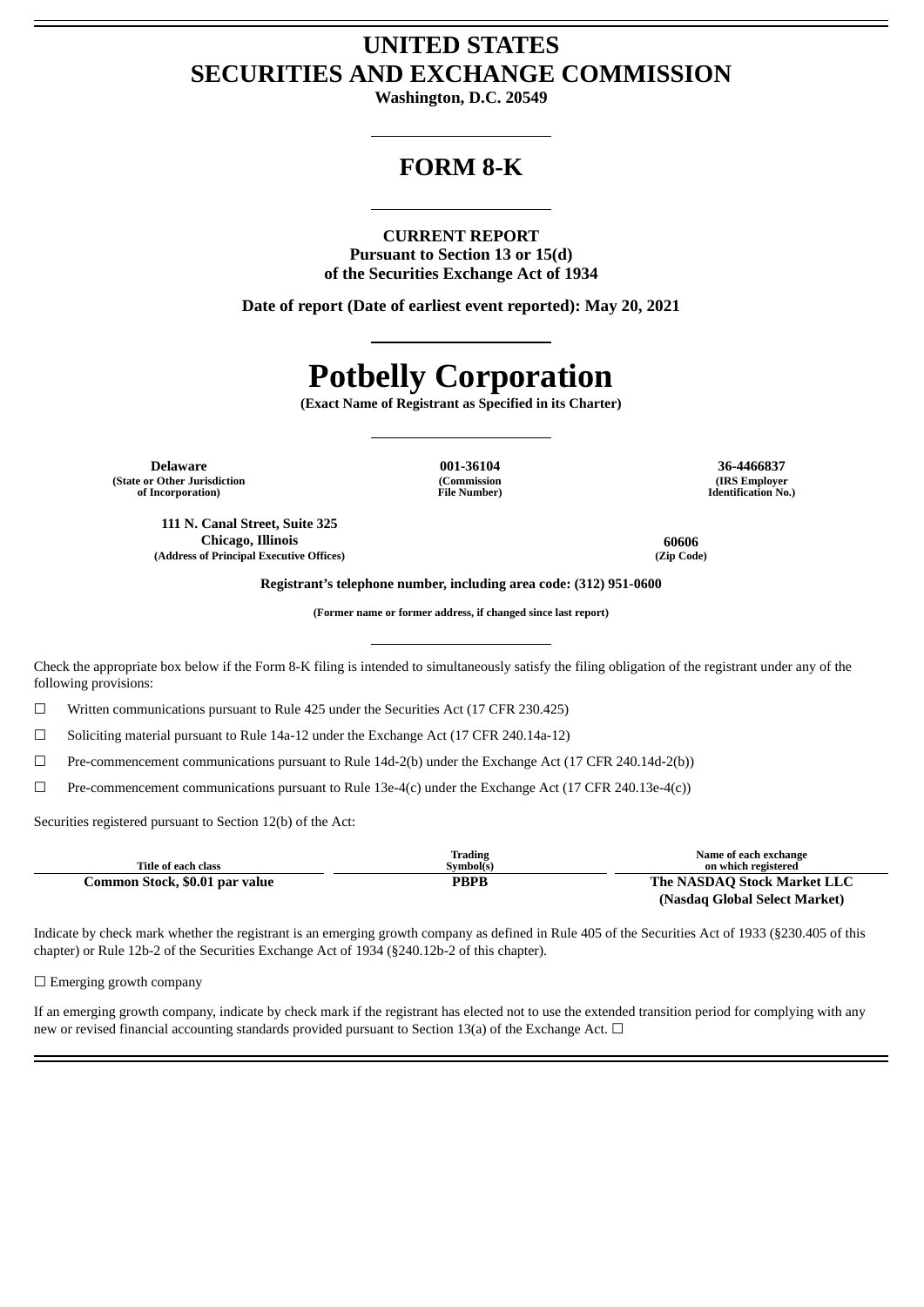#### **Item 5.07 Submission of Matters to a Vote of Security Holders.**

On May 20, 2021, Potbelly Corporation (the "Company") held its 2021 Annual Meeting of Stockholders (the "Annual Meeting"), at which the Company's stockholders voted on the (i) election of nine director nominees (Proposal 1), (ii) ratification of the appointment of Deloitte & Touche LLP as the Company's independent registered public accounting firm for the fiscal year ending December 26, 2021 (Proposal 2) and (iii) approval, on an advisory basis, of the compensation of the Company's named executive officers (Proposal 3). The results of the votes are set forth below.

#### Proposal 1

The Company's stockholders voted in favor of the election of the following director nominees to the Board of Directors of the Company for a term of one year or until his or her successor is duly elected or appointed and qualified.

|                     | Votes For  | Votes Withheld | <b>Broker Non-Votes</b> |
|---------------------|------------|----------------|-------------------------|
| Vann Avedisian      | 16,171,974 | 98,321         | 3,950,167               |
| Joseph Boehm        | 14,645,713 | 1,624,582      | 3,950,167               |
| Adrian Butler       | 16.221.915 | 48,380         | 3,950,167               |
| Marla Gottschalk    | 14,937,496 | 1,332,799      | 3,950,167               |
| David Head          | 16,099,341 | 170,954        | 3,950,167               |
| David Near          | 16,222,751 | 47.544         | 3,950,167               |
| Benjamin Rosenzweig | 16,169,236 | 101.059        | 3,950,167               |
| <b>Todd Smith</b>   | 16,063,352 | 206.943        | 3,950,167               |
| Robert D. Wright    | 16.224.318 | 45,977         | 3,950,167               |

### Proposal 2

The Company's stockholders approved the ratification of the appointment of Deloitte & Touche LLP as the Company's independent registered public accounting firm for the fiscal year ending December 26, 2021.

| Votes For  | <b>Votes Against</b>     | bstentions    | <b>Broker Non-Votes</b> |
|------------|--------------------------|---------------|-------------------------|
| 20.056.192 | $\sim$<br>$'$ .05.<br>ᅩJ | 0.10<br>ว.615 |                         |

#### Proposal 3

The Company's stockholders approved, on an advisory basis, the compensation of the Company's named executive officers.

| Votes For     | Votes Against | bstentions ا    | <b>Broker Non-Votes</b> |
|---------------|---------------|-----------------|-------------------------|
| ,994.547<br>5 | 268,218       | $^{\prime}.530$ | 3.950.167               |